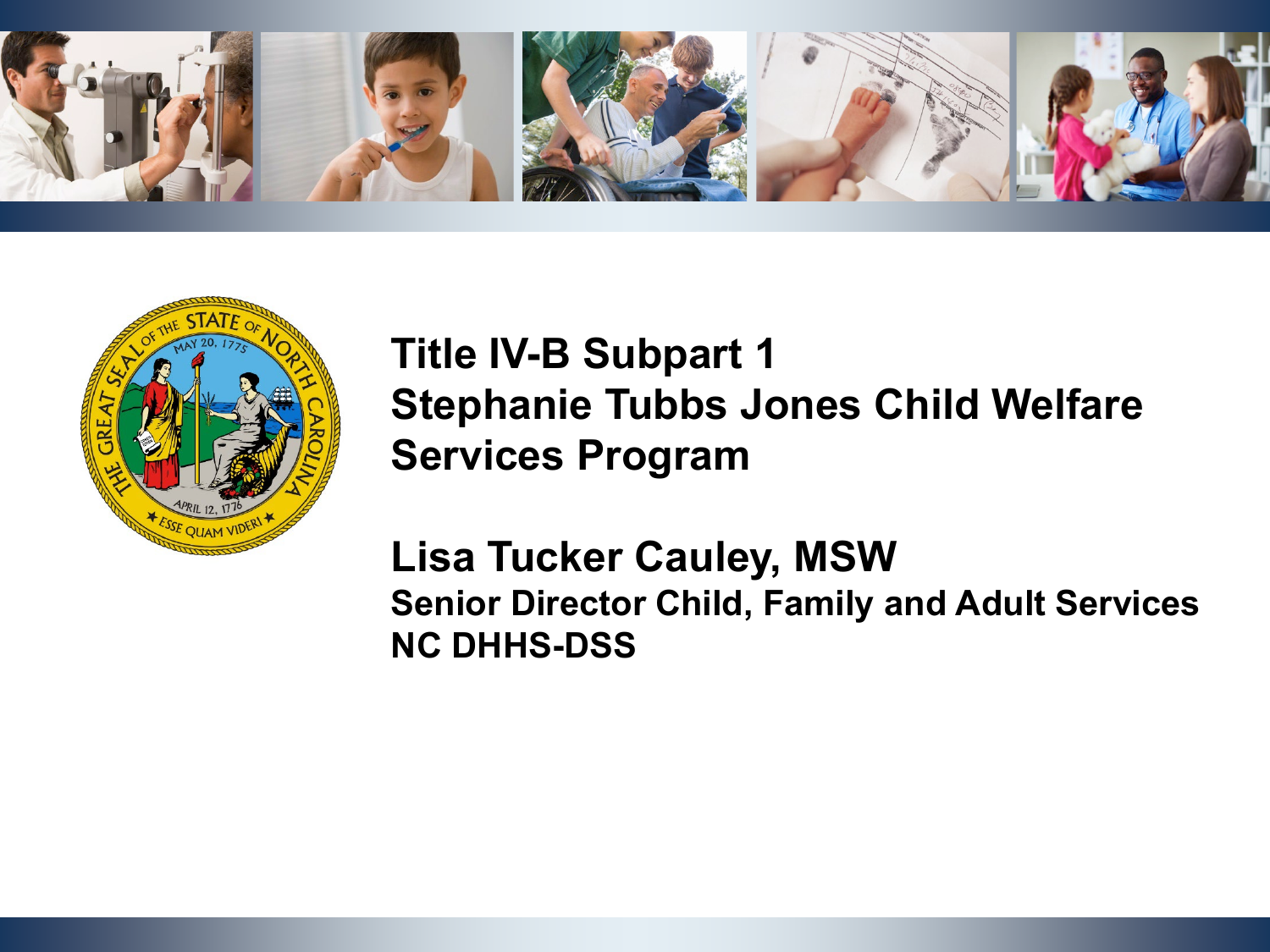## **IV-B1 Funding**

- States receive an annual IV-B1 grant and have two years to spend each grant, which allows states to better plan and provides increased flexibility.
- Requires a plan submitted to the federal government
	- − Child and Family Services Plan with updates
	- − Annual Progress and Services Review with updates
- Requires meeting compliance measures such as the 95% standard for monthly visits of children in foster.
- States receive a capped allocation distributed by formula based on the population under 21 and the per capita income.
- Congress set the maximum appropriation of IV-B1 funding at \$325,000,000 per year nationally for each of the fiscal years, 2017 through 2021.
- Requires a 25% state match.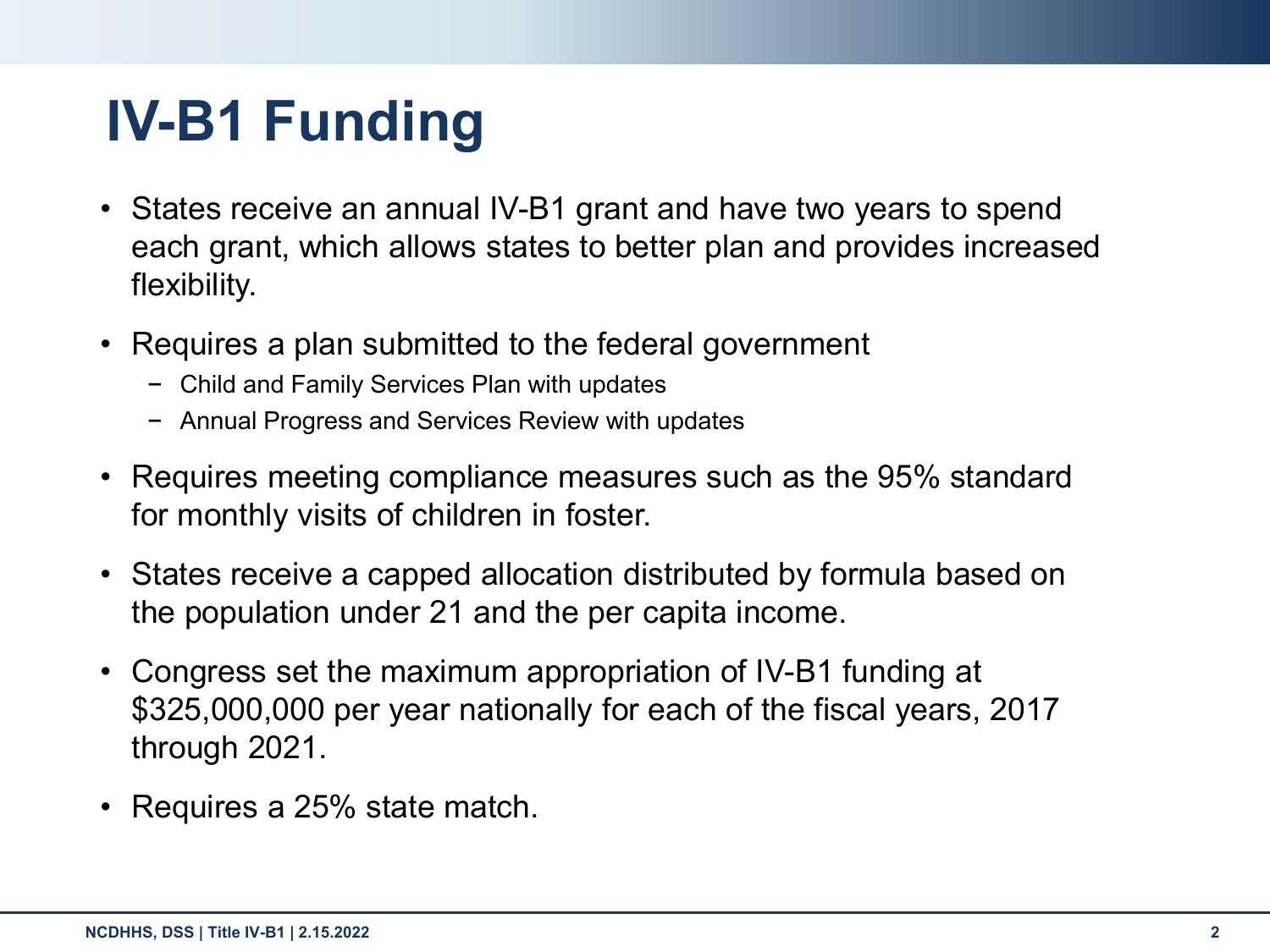## **Funding Utilization**

- CWS funds can be used for a broad variety of child welfare services including, but not limited to, the prevention of maltreatment, family preservation, family reunification, services for foster and adopted children, and training for child welfare professionals.
- IV-B1 is the most flexible federal funding source devoted to child welfare. Unlike IV-E and other federal child welfare grants, it can be used for all children to fund virtually any child welfare service.
- In addition to the main flexible grant that each state receives, IV-B1 also funds smaller family connection (Kinship Navigator) grants, grants to tribes, and studies of child welfare.